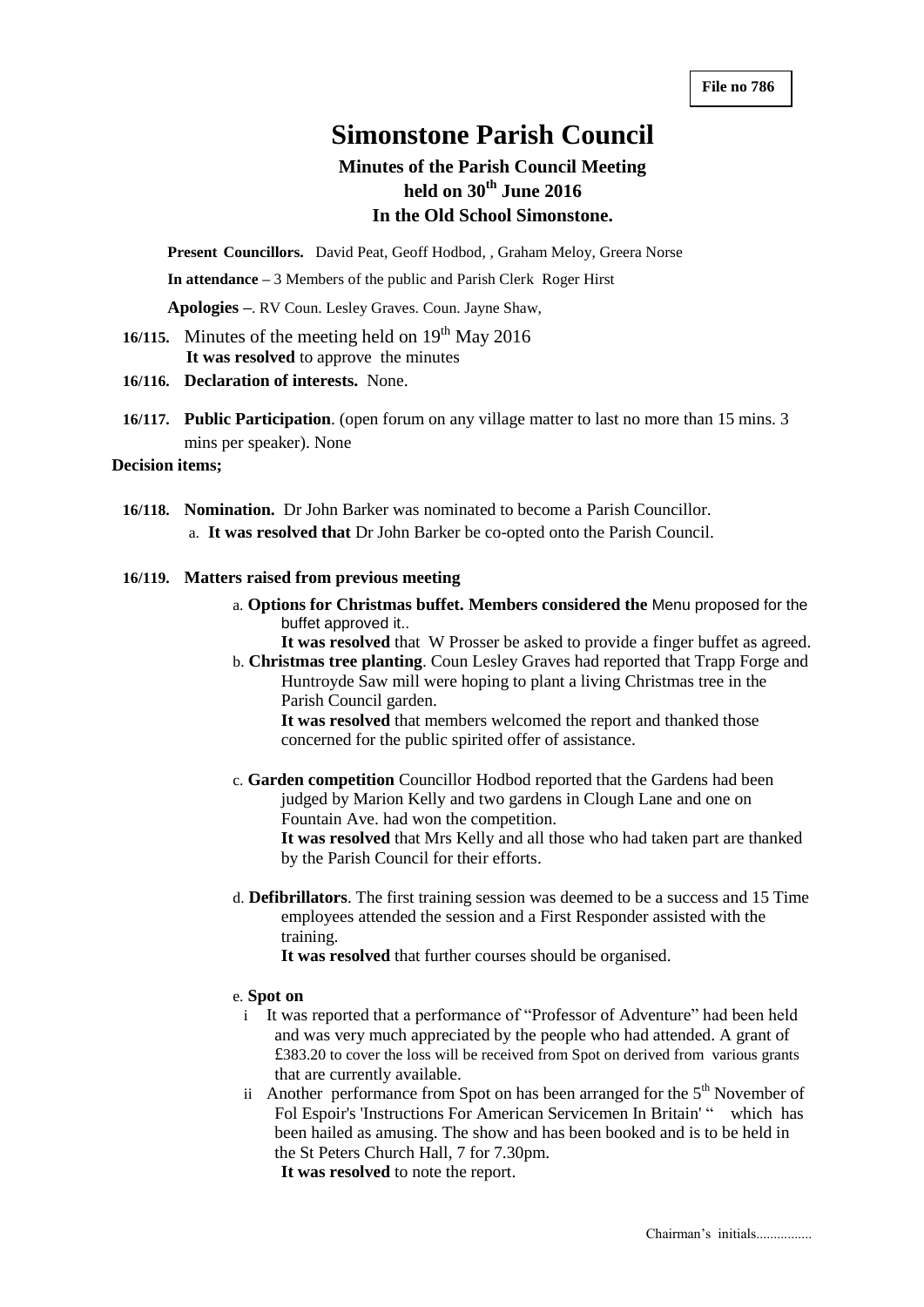f. **Civic Sunday.** The Parish Council considered a report concerning the future of the Annual event and after some considerable discussion by members it was felt that possible changes could be made to widen the appeal of the event. **It was resolved** that both Read Parish Council and the Vicar consider a joint service held by both parishes alternating the venues the first time for the event to be held on  $11^{th}$  June 2017 at St John's Church Read.

#### **16/120. Community activities** -

a. **Pendle Hill Landscape Partnership –** Chairman gave a report about the partnership. He explained that it will promote improving the area through setting up training schemes, covering Environmental and Landscape management, Access improvement , Scientific research in covering flora and fauna, geology and economic promotion. Initially the Partnership will be funded for 3years and has £2M budget. It is managed by a locally recruited management committee who will be assisted and monitored by the County Council who manages the Bowland AONB scheme.

**It was resolved** to note the report.

## **16/121. Correspondence items none**

a. Two letters had been received expressing concern about 2 Planning applications 3/2015/0283 and 2/2015/870 and were not in accordance with the approved site plans and that two buildings had been constructed that do not appear on the site plans. Also that a PROW footpath is no longer usable as shown on the Map. There is an incorrect statement along with other associated footpath issues. The second letter was also discussed expressing concern about the development of the Equine centre and that the footpath was running through the centre of the development along with 2 larger sheds which had been placed adjacent to the paddock. Members expressed concern that these developments did not appear to have been identified in the application and did not appear to have gone through the necessary planning procedures.

**It was resolved** that the letters be forwarded to Ribble Valley Enforcement officer for his attention and if necessary take the appropriate action.

- **16/122. Reports. Chairman to report on** discussions with Coun Peter Collinge Chairman of Read Parish Council Parishes regarding matters of mutual interest that are proposed in a report to the County Council Cabinet Bus services
	- a. **Bus services**  a joint response regarding the modifications to the bus services between Sabden Clitheroe Read and Simonstone that are seriously affecting the residents and businesses of the 3 parishes needs to be considered. **It was resolved** to note the report and authorise further discussions to continue in order to seek a resolution to the matter.
	- b. **Surplus Assets**  the County Council is looking to dispose of its surplus assets, some of which may have belonged to former Authorities and parishes if the current senior authorities no longer have an interest in them or use for their original purpose before the reorganization

**It was resolved** that further discussions with both Sabden and Read Councillors should continue and the 3 Parish Councils continue to look at ways in resolving issues of mutual interest.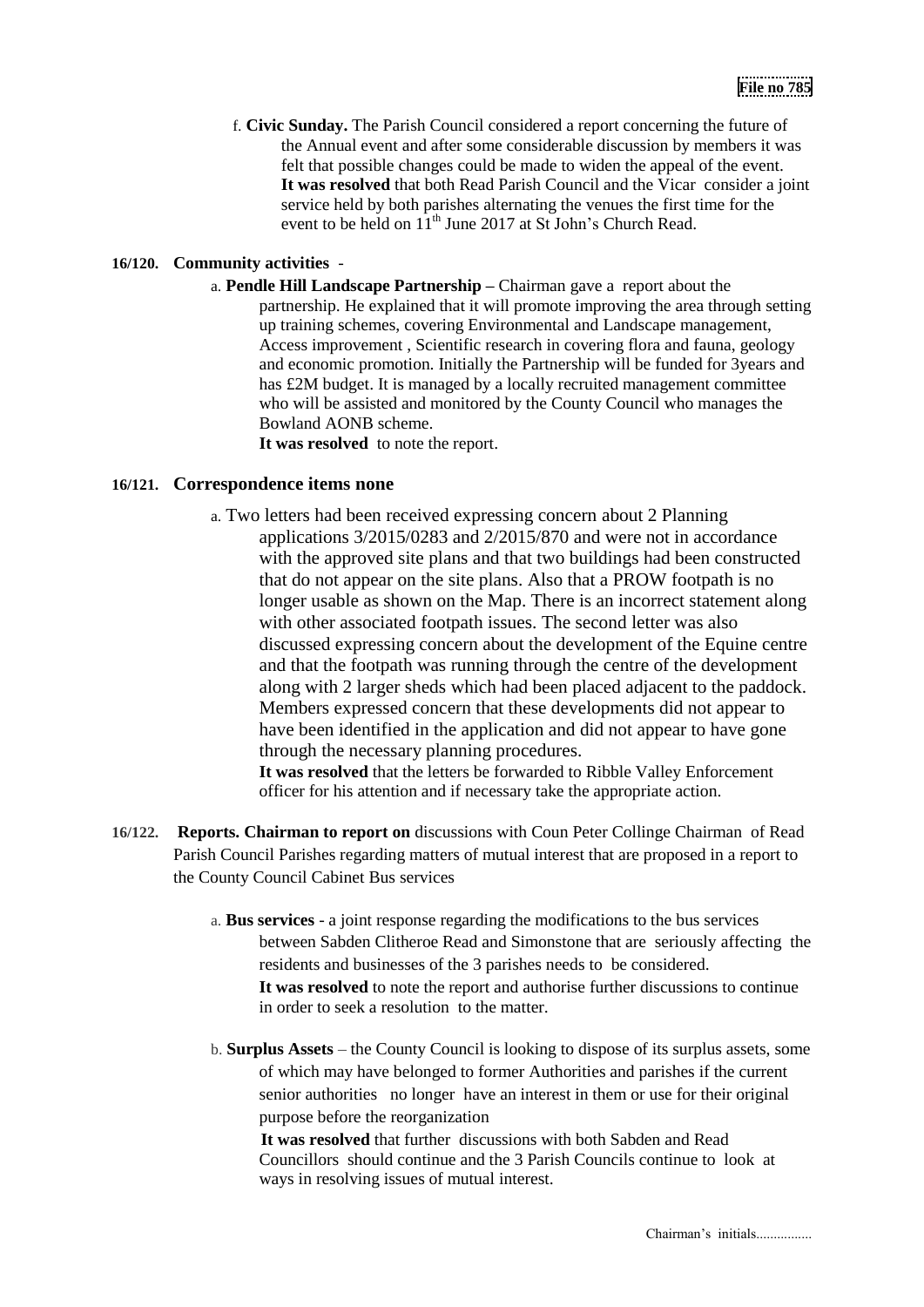c. **Ribble Valley/ Parish Council working party** The Parish Council considered membership of the working party set up to consider various matters that affect joint discussions when considering the effect of the County Council's proposed changes to the community of the Ribble Valley.

**It was resolved** that Coun Greera Norse be the Parish Council representative on the Working Party.

#### **16/123. Planning**

| Application    | Adam Birkett Officer: 01200 414571                                                                                                                                                                                                                                                                                                                                                                                                                                                             |  |  |
|----------------|------------------------------------------------------------------------------------------------------------------------------------------------------------------------------------------------------------------------------------------------------------------------------------------------------------------------------------------------------------------------------------------------------------------------------------------------------------------------------------------------|--|--|
| 3/2016/0507    |                                                                                                                                                                                                                                                                                                                                                                                                                                                                                                |  |  |
| Address        | Land opposite Foxhill House Whins Lane Simonstone                                                                                                                                                                                                                                                                                                                                                                                                                                              |  |  |
| Proposal       | Application for non-material amendment to planning permission 3/2012/0789 to<br>reflect reduction in size of first floor windows, increase in size of bifold doors to<br>rear elevation, removal of bifold door on front elevation, insertion of three-<br>paned window at ground floor. Amendments to front porch to provide a gabled<br>roof and removal of entrance door from side of porch to front. Increase in size<br>of garage to provide double garage facilities with a gabled roof. |  |  |
| Parish Council | No objection                                                                                                                                                                                                                                                                                                                                                                                                                                                                                   |  |  |

## **16/124. LALC-**

- a. **Annual General Meeting** which will be held on Saturday, 19 November 2016 at 10am at County Hall, Preston
	- **It was resolved** that the Clerk attend on behalf of the Parish Council

## b. **Councillors and Clerks Workshop**

**It was resolved** that Coun Barker attend the Workshop.

**16/125. Martholme Greenway – Coun Graham Meloy** reported there were to be 2 Open days in July when electric trains would be running over the viaduct.

**It was resolved** to note the report

### **16/126. RVBC – Parish Liaison meeting the Chairman to report.**

#### **16/127. Finance**

a. **The Clerk reported** that the National Joint Council for Local Government Salary Awards 1<sup>st</sup> April 2016 and for 1<sup>st</sup> April 2017, had arrived.

**It was resolved** to adopt the salary awards as recommended.

### b. **Accounts to be paid.**

| <i>i</i> Peter MacQueen | Fee (subsidy to be received) | £500.00 |
|-------------------------|------------------------------|---------|
| ii David Peat           | <b>Chairmans allowance</b>   | £140.00 |
| iii IR Hirst            | <b>Salary</b>                | £497.77 |
| iv <b>PSS</b>           | Tax                          | £124.20 |
| v <b>HMRC</b>           | <b>Expenses</b>              | £243.73 |

**It was resolved** pay the above accounts

#### **16/128. District Councillors report**

- a. Councillor Lesley Graves was unable to attend the meeting but had sent an email in which she reported t*h*at ;
	- i **She had discussed** the planting of a live Christmas tree in order to avoid the necessity of purchasing a tree every year Two businesses had offered to assist in obtaining and planting a tree.